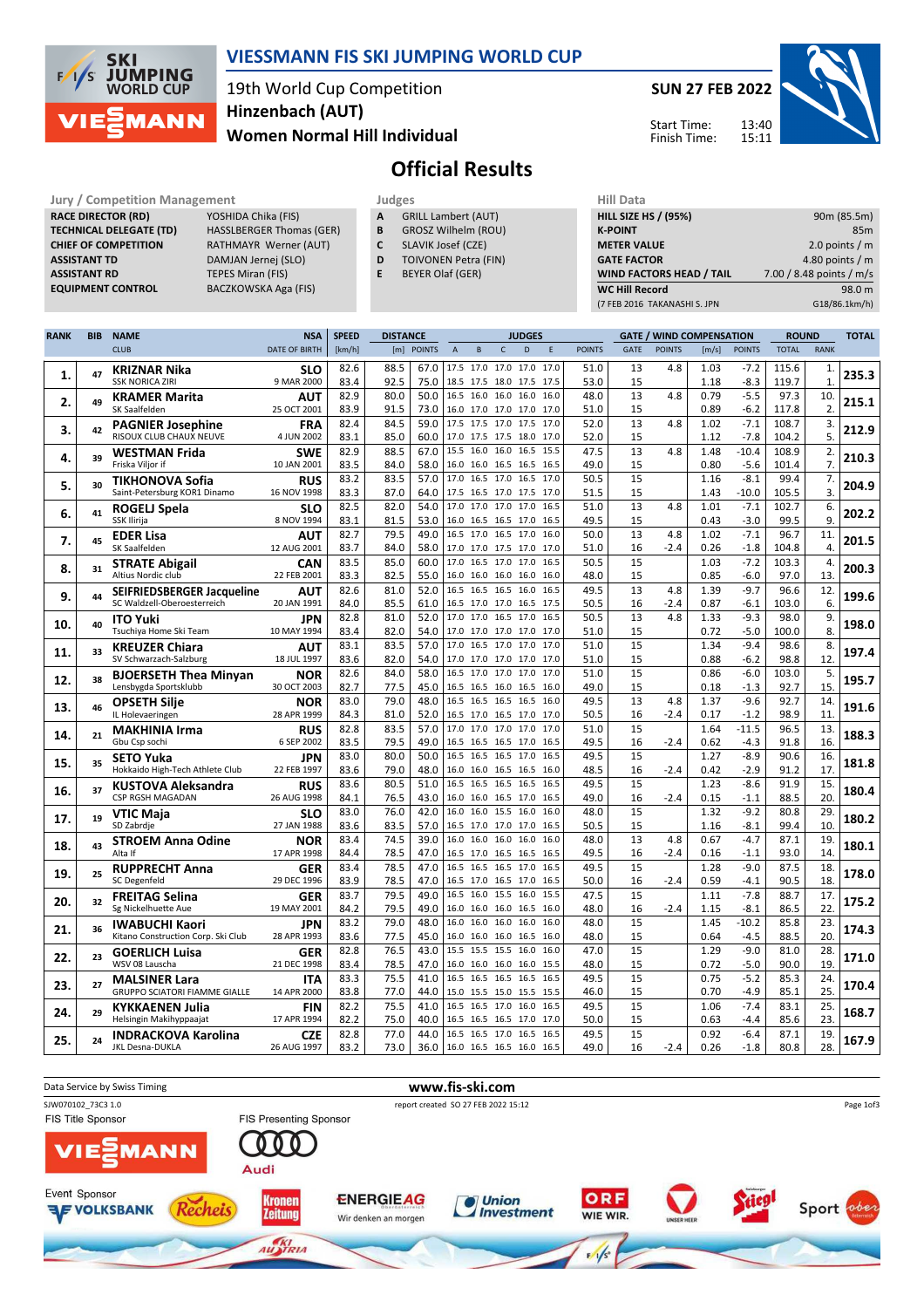

#### VIESSMANN FIS SKI JUMPING WORLD CUP

#### 19th World Cup Competition Women Normal Hill Individual Hinzenbach (AUT)

SUN 27 FEB 2022



Start Time: Finish Time:

## Official Results

| <b>RANK</b> | <b>BIB</b> | <b>NAME</b>                   | <b>NSA</b>           | <b>SPEED</b> | <b>DISTANCE</b> |                                 |  | <b>JUDGES</b>            |      |           |      |               |             | <b>GATE / WIND COMPENSATION</b> |       |               | <b>ROUND</b> |             | <b>TOTAL</b> |
|-------------|------------|-------------------------------|----------------------|--------------|-----------------|---------------------------------|--|--------------------------|------|-----------|------|---------------|-------------|---------------------------------|-------|---------------|--------------|-------------|--------------|
|             |            | <b>CLUB</b>                   | <b>DATE OF BIRTH</b> | [km/h]       |                 | [m] POINTS                      |  |                          |      |           |      | <b>POINTS</b> | <b>GATE</b> | <b>POINTS</b>                   | [m/s] | <b>POINTS</b> | <b>TOTAL</b> | <b>RANK</b> |              |
| 26.         |            | <b>AVVAKUMOVA Irina</b>       | <b>RUS</b>           | 83.2         | 75.5 I          | 41.0   16.5 16.5                |  |                          | 16.5 | 16.0 16.5 |      | 49.5          | 15          |                                 | 1.32  | $-9.2$        | 81.3         | 27.         | 166.5        |
|             |            | Moscow Region TSSP OVS Dinamo | 14 SEP 1991          | 83.1         | 75.0            | 40.0                            |  | 16.0 16.5 16.5 16.5      |      |           | 16.5 | 49.5          | 15          |                                 | 0.61  | $-4.3$        | 85.2         | 24.         |              |
| 27.         |            | <b>RAUTIONAHO Jenny</b>       | <b>FIN</b>           | 82.4         | 75.0            | 40.0                            |  | 16.5 16.5                | 16.5 | 16.5      | 16.5 | 49.5          | 15          |                                 | 1.03  | $-7.2$        | 82.3         | 26.         | 165.7        |
|             |            | Ounasyaara Ski club           | 26 JUL 1996          | 82.6         | 75.5            | 41.0                            |  | 16.5 16.0 16.5 16.5 16.5 |      |           |      | 49.5          | 15          |                                 | 1.01  | $-7.1$        | 83.4         | 27.         |              |
| 28.         |            | LAUE Josephin                 | <b>GER</b>           | 83.3         | 79.0            | 48.0                            |  | 16.5 16.5 16.5 16.5 17.0 |      |           |      | 49.5          | 15          |                                 | 1.50  | $-10.5$       | 87.0         | 21.         | 165.6        |
|             |            | Sfy Rothenburg                | 21 NOV 2001          | 83.8         | 72.0            | 34.0   15.5 16.0 16.0 16.0 16.5 |  |                          |      |           |      | 48.0          | 15          |                                 | 0.48  | $-3.4$        | 78.6         | 29.         |              |
| 29.         |            | <b>MUEHLBACHER Julia</b>      | <b>AUT</b>           | 82.8         | 75.5            | 41.0   16.0 16.5 16.5 16.5 16.5 |  |                          |      |           |      | 49.5          | 15          |                                 | 1.46  | $-10.2$       | 80.3         | 30.         | 164.6        |
|             |            | <b>ASVOE SC Hoehenart</b>     | 2 AUG 2004           | 83.2         | 78.0            | 46.0                            |  | 16.5 17.0 16.5 16.5      |      |           | 16.5 | 49.5          | 15          |                                 | 1.60  | $-11.2$       | 84.3         | 26.         |              |
| 30.         |            | LOUTITT Alexandria            | <b>CAN</b>           | 82.9         | 79.0            | 48.0                            |  | 16.5 16.0 16.5 16.5 16.5 |      |           |      | 49.5          | 15          |                                 | 1.54  | $-10.8$       | 86.7         | 22.         | 162.2        |
|             |            | Altius Nordic Ski Club        | 7 JAN 2004           | 83.2         | 72.5            | 35.0                            |  | 15.0 15.0 15.5 15.5 16.0 |      |           |      | 46.0          | 15          |                                 | 0.78  | $-5.5$        | 75.5         | 30.         |              |

|     | not qualified for final round |                                                                 |                           |      |      |      |                          |  |      |      |    |         |         |      |     |      |
|-----|-------------------------------|-----------------------------------------------------------------|---------------------------|------|------|------|--------------------------|--|------|------|----|---------|---------|------|-----|------|
| 31. | 17                            | <b>KOMAR Katra</b><br>Ssk Bohini                                | <b>SLO</b><br>16 MAY 2001 | 82.5 | 72.0 | 34.0 | 16.0 15.5 16.0 16.0 16.0 |  |      | 48.0 | 15 | 0.26    | $-1.8$  | 80.2 | 31. | 80.2 |
| 32. | 18                            | <b>IWASA Haruka</b><br>Obayashigumi Ski Team                    | <b>JPN</b><br>12 APR 1996 | 83.4 | 73.0 | 36.0 | 16.5 16.5 16.5 16.5 16.0 |  |      | 49.5 | 15 | 1.18    | $-8.3$  | 77.2 | 32. | 77.2 |
| 33. |                               | <b>ULRICHOVA Klara</b><br>TJ Dukla Frenstat pod Radhostem       | <b>CZE</b><br>14 MAY 2004 | 82.9 | 72.0 | 34.0 | 15.5 16.0 16.5 16.0      |  | 16.0 | 48.0 | 15 | 0.91    | $-6.4$  | 75.6 | 33. | 75.6 |
| 34. | 22                            | <b>CLAIR Julia</b><br>Xonrupt                                   | <b>FRA</b><br>20 MAR 1994 | 82.0 | 73.0 | 36.0 | 16.0 16.0 16.0 16.0 16.0 |  |      | 48.0 | 15 | 1.50    | $-10.5$ | 73.5 | 34. | 73.5 |
| 35. | 11                            | <b>AMBROSI Martina</b><br>U.S. DOLOMITICA A.S.D.                | <b>ITA</b><br>7 APR 2001  | 82.3 | 71.0 | 32.0 | 16.0 16.5 16.0 16.5 16.0 |  |      | 48.5 | 15 | 1.21    | $-8.5$  | 72.0 | 35. | 72.0 |
| 36. |                               | <b>MOHARITSCH Vanessa</b><br>Sc Hoehenhart                      | <b>AUT</b><br>16 OCT 2002 | 83.0 | 69.5 | 29.0 | 16.0 15.5 15.5 15.5 15.0 |  |      | 46.5 | 15 | 0.65    | $-4.5$  | 71.0 | 36. | 71.0 |
| 37. | 15                            | <b>MALSINER Jessica</b><br><b>GRUPPO SCIATORI FIAMME GIALLE</b> | <b>ITA</b><br>23 SEP 2002 | 83.0 | 65.5 | 21.0 | 14.5 15.0 14.5 14.0 15.0 |  |      | 44.0 | 15 | $-0.44$ | 3.7     | 68.7 | 37. | 68.7 |
| 38. |                               | <b>WIEGELE Hannah</b><br>Sy Achomitz-zahomc                     | <b>AUT</b><br>22 SEP 2001 | 82.9 | 69.0 | 28.0 | 16.0 16.0 15.5 16.0 15.5 |  |      | 47.5 | 15 | 1.00    | $-7.0$  | 68.5 | 38. | 68.5 |
| 39. |                               | <b>KOTHBAUER Sophie</b><br><b>UVB Hinzenbach</b>                | <b>AUT</b><br>18 OCT 2003 | 83.1 | 67.5 | 25.0 | 15.5 16.0 15.5 16.0 15.5 |  |      | 47.0 | 15 | 1.00    | $-7.0$  | 65.0 | 39. | 65.0 |
| 40. | 12                            | TOROPCHENOVA Diana<br><b>RSA</b>                                | <b>RUS</b><br>9 AUG 2002  | 82.8 | 67.0 | 24.0 | 15.0 15.0 15.0 15.0 15.0 |  |      | 45.0 | 15 | 1.54    | $-10.8$ | 58.2 | 40. | 58.2 |